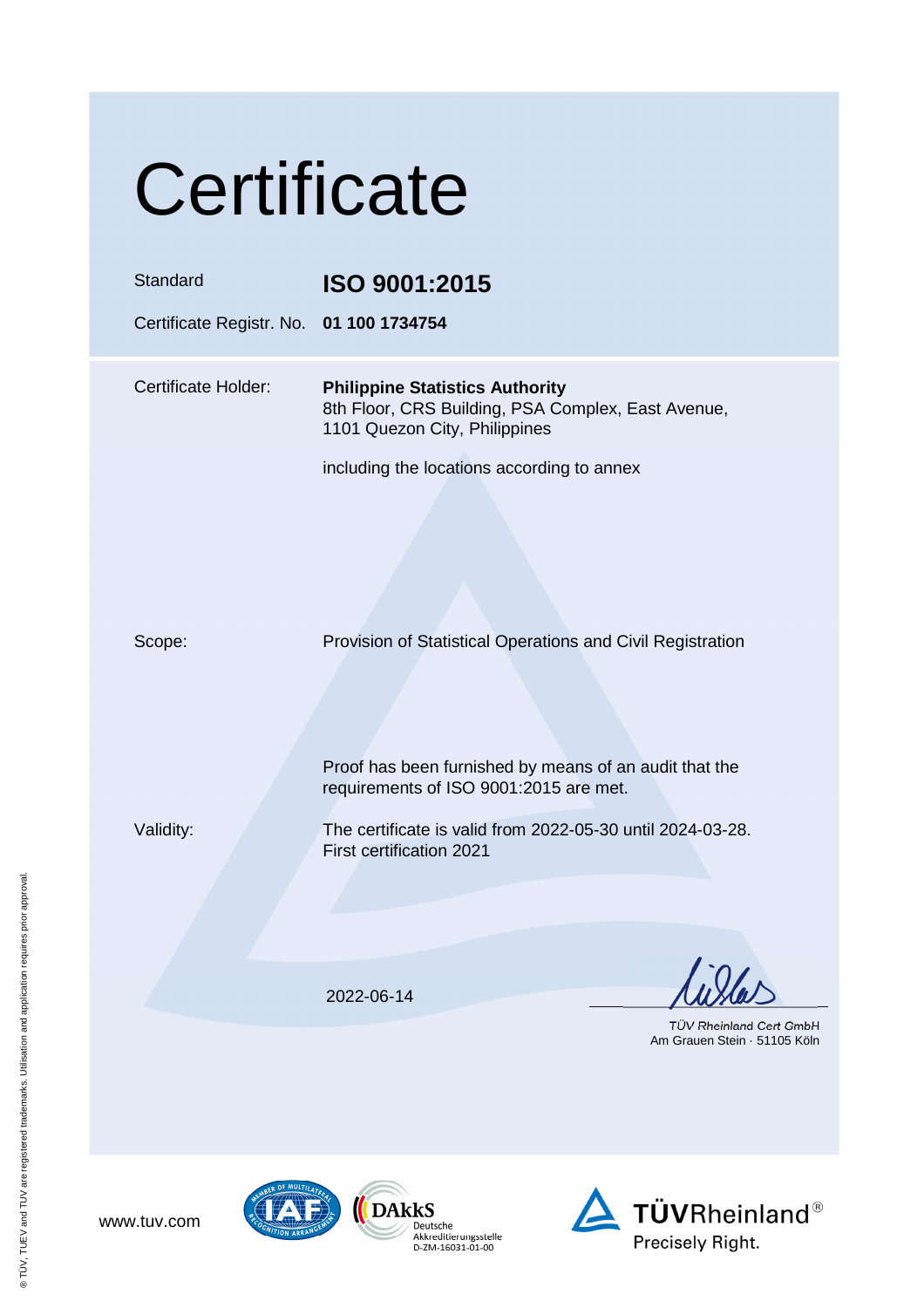Standard **ISO 9001:2015** 

Certificate Registr. No. **01 100 1734754** 

| No. | <b>Location</b>                                                                                                                                 | <b>Scope</b>                                                                                                                   |
|-----|-------------------------------------------------------------------------------------------------------------------------------------------------|--------------------------------------------------------------------------------------------------------------------------------|
| /01 | c/o Philippine Statistics Authority<br>8th Floor, CRS Building, PSA<br>Complex, East Avenue, 1101<br>Quezon City, Philippines                   | <b>Provision of Management Process</b>                                                                                         |
| /02 | c/o Philippine Statistics Authority -<br>CTCO-ITDS-QC<br>CVEA Building, PSA Complex,<br>East Avenue, 1101 Quezon City,<br>Philippines           | Provision of Support Process: Information<br>Management                                                                        |
| /03 | c/o Philippine Statistics Authority -<br>CTCO-SS-NCS-QC<br>17th Floor Cyberpod Centris Eton<br>Three, EDSA, 1101 Quezon City,<br>Philippines    | Provision of Census Operations; Statistical<br>Planning, Policy and Standards Development                                      |
| /04 | c/o Philippine Statistics Authority<br>- SSO-MAS-ESSS-SSSS<br>16th Floor Cyberpod Centris Eton<br>Three, EDSA 1101, Quezon City,<br>Philippines | <b>Provision of Statistical Operations</b>                                                                                     |
| /05 | c/o Philippine Statistics Authority<br>- CRCSO-FAS-QC<br>11th Floor Cyberpod Centris One,<br>EDSA 1101, Quezon City,<br>Philippines             | Provision of Financial Management; Human<br>Resource Management; Procurement;<br>Records; Physical Resources                   |
| /06 | c/o Philippine Statistics Authority<br>- CRCSO-CRS-QC<br>CRS Building, PSA Complex, East<br>Avenue, 1101 Quezon City,<br>Philippines            | Provision of Civil Registration Management;<br><b>Civil Registration and Vital Statistics</b><br>Services, Front Line Services |

Page 1 of 9

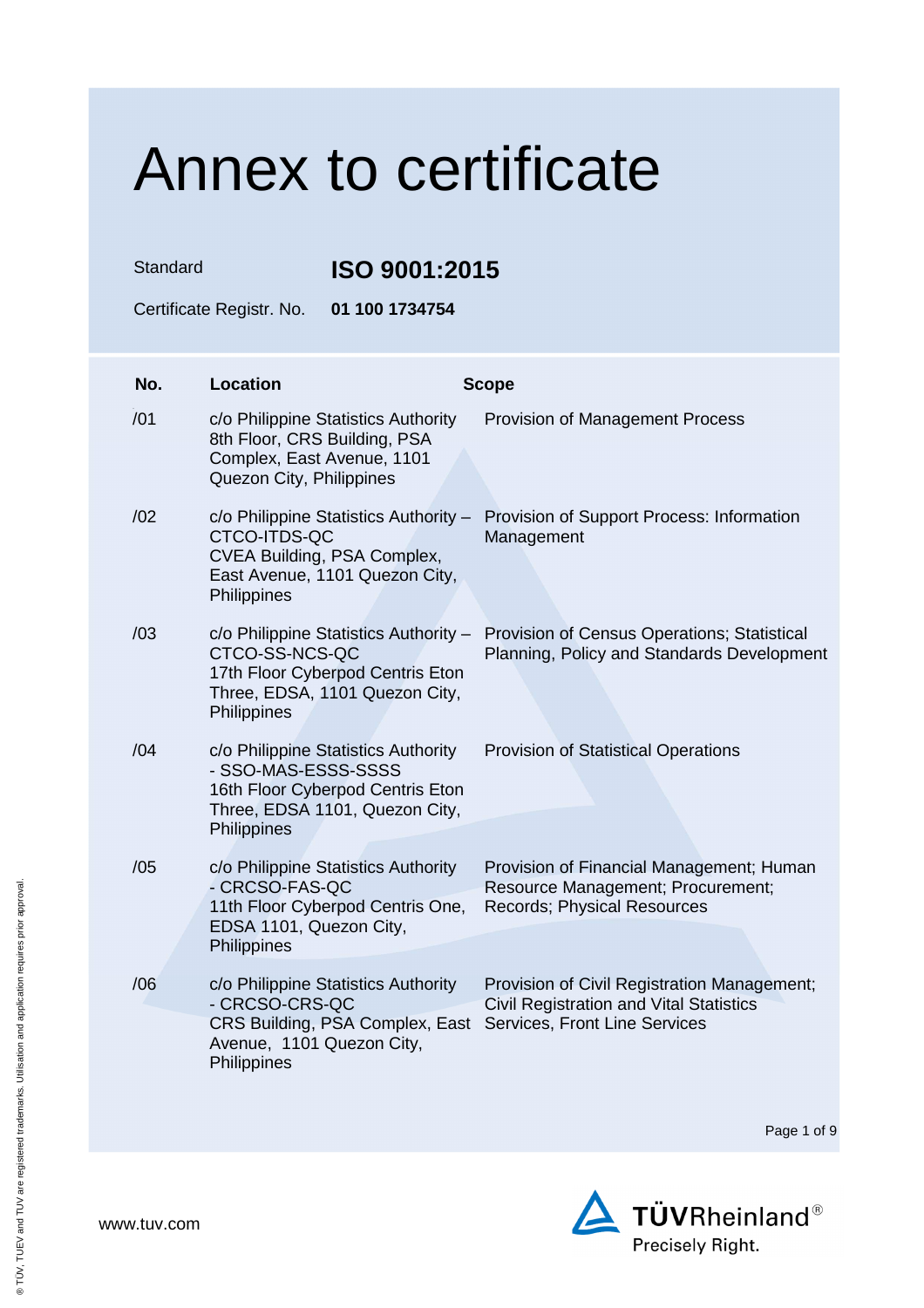#### Annex to certificate Standard **ISO 9001:2015**  Certificate Registr. No. **01 100 1734754**  /07 c/o Philippine Statistics Authority - PMS-ICU-SMU-LEGAL **SERVICE** TAM Building, PSA Complex, East Avenue, 1101 Quezon City, **Philippines** Provision of Management Process; Legal Support; Research and Development; International Cooperation /08 c/o Philippine Statistics Authority - RSSO I-Ilocos Region Parammata Building Diversion Road, Sitio 5, Barangay Biday, City of San Fernando, La Union, 2500, Philippines Provision of Statistical Operations and Civil **Registration** /09 c/o Philippine Statistics Authority – RSSO I-PSO La Union The Fifth Building, Gov. Ancheta St., Barangay IV 2500 City of San Fernando, La Union, Philippines Provision of Statistical Operations and Civil **Registration** /10 c/o Philippine Statistics Authority – Provision of Statistical Operations and Civil RSSO V - Bicol Region 2nd Floor Albay Capitol Building Annex No. 1, Old Albay District 4500 Legaspi City, Albay **Philippines Registration** /11 c/o Philippine Statistics Authority – Provision of Statistical Operations and Civil PSA - RSSO V-PSO Albay 3rd Floor Enterprise Building A, Landco Business Park, Barangay 36, Capantawan 4500 Legaspi City, Philippines **Registration**

Page 2 of 9

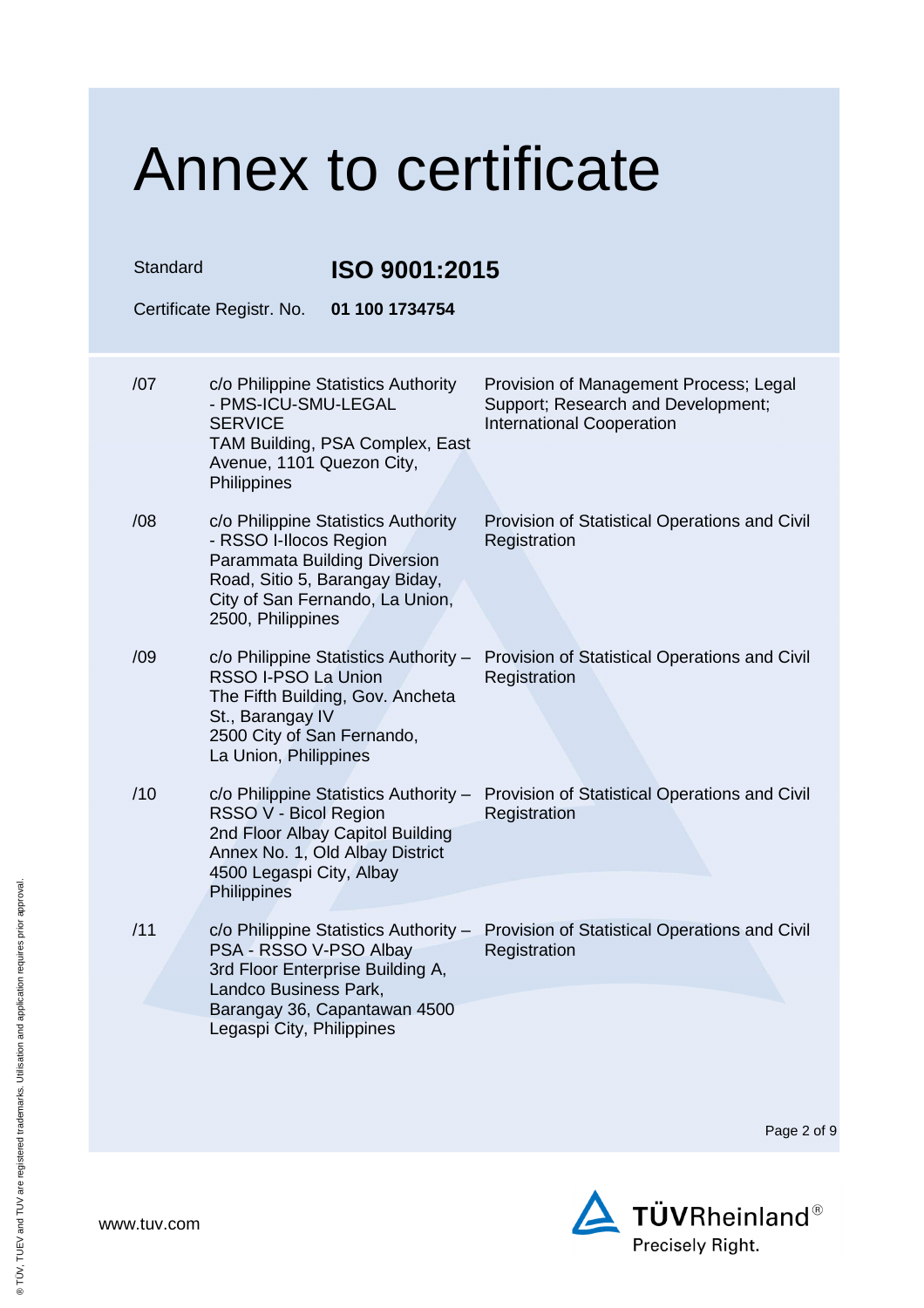| Standard | <b>ISO 9001:2015</b><br>Certificate Registr. No.<br>01 100 1734754                                                                                                                                        |                                                               |
|----------|-----------------------------------------------------------------------------------------------------------------------------------------------------------------------------------------------------------|---------------------------------------------------------------|
| /12      | c/o Philippine Statistics Authority<br>- RSSO VI-Western Visayas<br>J. Villanueva Building, Iznart<br>Street, Iloilo City, Iloilo, 5000,<br>Philippines                                                   | Provision of Statistical Operations and Civil<br>Registration |
| /13      | c/o Philippine Statistics Authority<br>- RSSO-VI-PSO Capiz<br>Ground Floor, Catalan Building,<br>Magallanes Street, 5800<br>Roxas City, Philippines                                                       | Provision of Statistical Operations and Civil<br>Registration |
| /14      | c/o Philippine Statistics Authority<br>- RSSO VIII-Eastern Visayas<br>Ground Floor/ 3rd Floor Leyte SR<br>Building, Artemio Mate Extension,<br>Barangay Abucay 6500,<br>Tacloban City, Leyte, Philippines | Provision of Statistical Operations and Civil<br>Registration |
| /15      | c/o Philippine Statistics Authority -<br>RSSO VIII - PSO Leyte<br>2nd Floor Leyte SR Building,<br>Artemio Mate Extension, Barangay<br>Abucay 6500 Tacloban City,<br>Leyte, Philippines                    | Provision of Statistical Operations and Civil<br>Registration |
| /16      | c/o Philippine Statistics Authority -<br>RSSO XIII - Caraga<br>Freeman Building, JC Aquino<br>Avenue, 8600 Butuan City,<br>Agusan del Norte, Philippines                                                  | Provision of Statistical Operations and Civil<br>Registration |
|          |                                                                                                                                                                                                           |                                                               |

Page 3 of 9

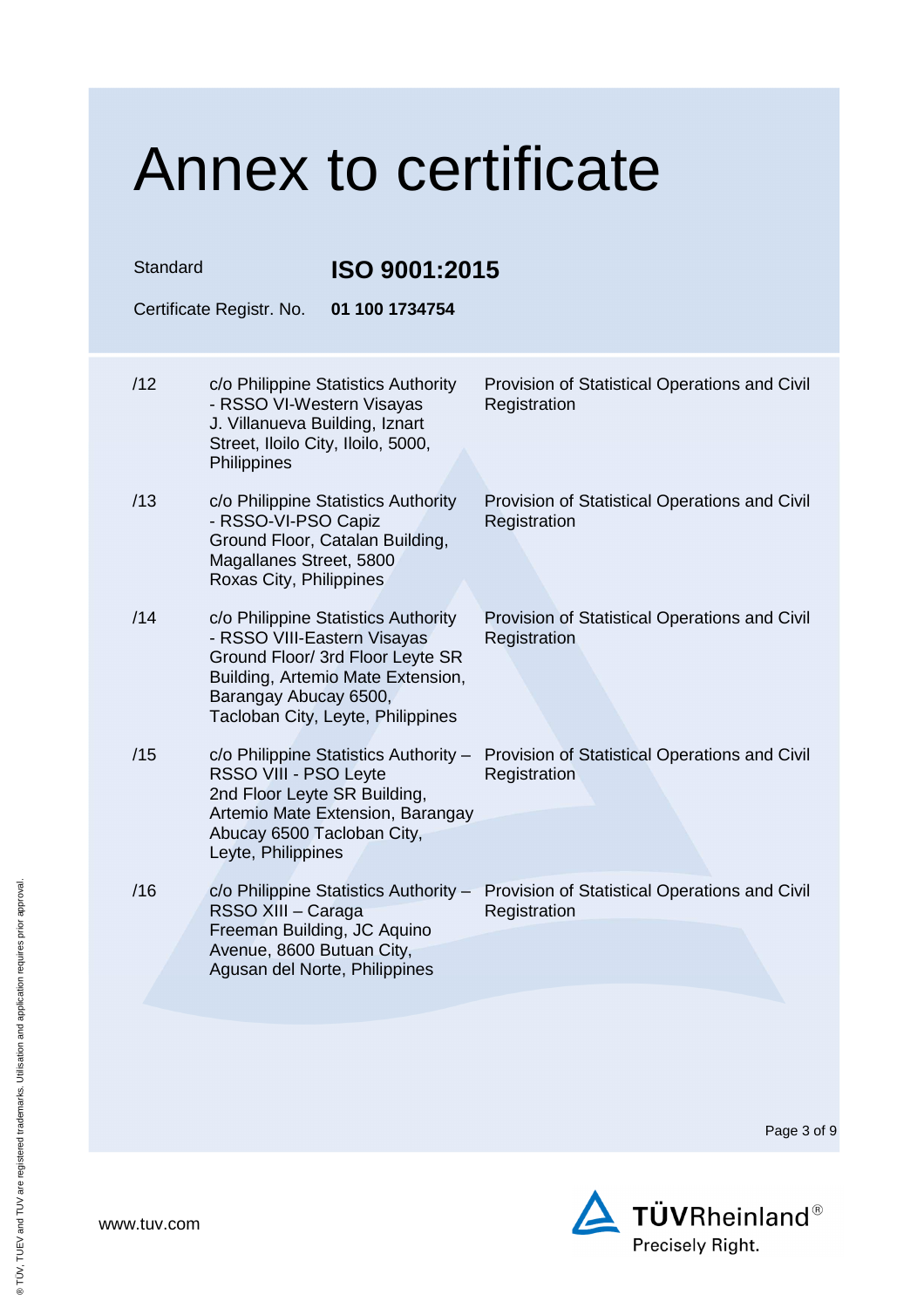Standard **ISO 9001:2015** 

Certificate Registr. No. **01 100 1734754** 

- /17 c/o Philippine Statistics Authority Provision of Statistical Operations and Civil RSSO XIII- Caraga - PSO Agusan Registration del Norte 2nd Floor Unit No. 6, Laurente Building, JC Aquino Avenue 8600 Butuan City, Agusan del Norte, Philippines /18 c/o Philippine Statistics Authority – Provision of Statistical Operations and Civil RSSO-XII-SOCCSKSARGEN 4th Floor CYMCI Building, Don Rufino Alonzo Street, 9600 Cotabato City, Philippines **Registration**
- /19 c/o Philippine Statistics Authority RSSO XII SOCCSKSARGEN - PSO Sarangani E.J. Yomon Building, Santiago Blvd., Lagao 9500 General Santos City, Philippines
- /20 c/o Philippine Statistics Authority RSSO NCR - National Capital Region 9/F EDSA Grand Residences 75 EDSA cor. Corregidor St. Brgy. R Magsaysay 1101 Quezon City, Philippines

Provision of Statistical Operations and Civil **Registration** 

Provision of Statistical Operations and Civil **Registration** 

Page 4 of 9

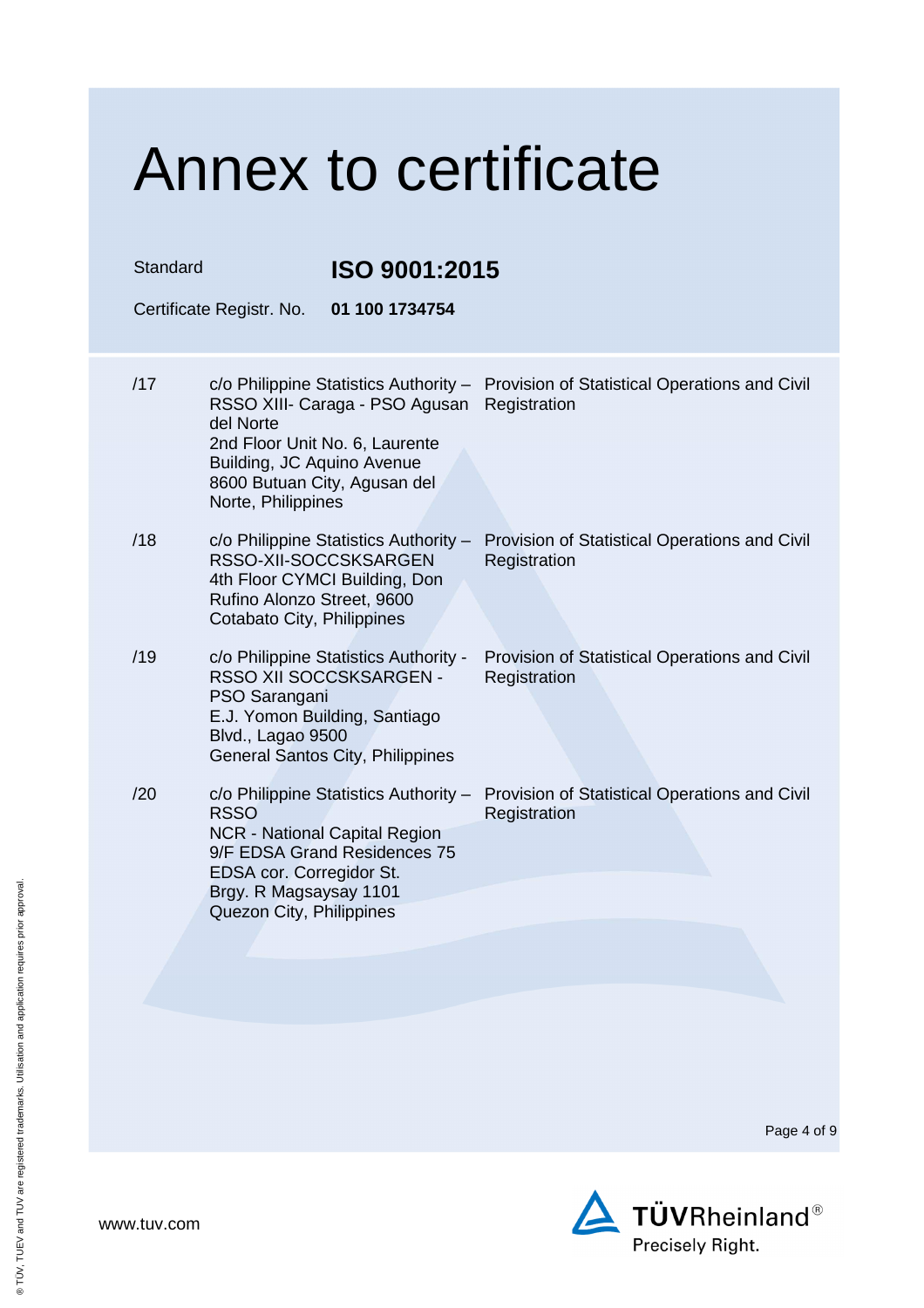|  | Annex to certificate |  |  |
|--|----------------------|--|--|
|--|----------------------|--|--|

| Standard |                                                                                                                                                                                                                                                         | ISO 9001:2015  |                                                                                                     |
|----------|---------------------------------------------------------------------------------------------------------------------------------------------------------------------------------------------------------------------------------------------------------|----------------|-----------------------------------------------------------------------------------------------------|
|          | Certificate Registr. No.                                                                                                                                                                                                                                | 01 100 1734754 |                                                                                                     |
| /21      | $c$ /o Philippine Statistics Authority –<br><b>RSSO NCR - National Capital</b><br>Region -PSO NCR IV -<br>CaMaNaVa<br>4/F Grandz Commercial Center<br>Building, 1798 Mc Arthur Highway<br>cor. Calle 4, Barangay 81, 1400<br>Caloocan City, Philippines |                | Provision of Statistical Operations and Civil<br>Registration                                       |
| /22      | <b>RSSO CAR-Cordillera</b><br><b>Administrative Region</b><br>2nd and 3rd Floor CTLL Building<br>141 Abanao Extension 2600<br><b>Baguio City, Philippines</b>                                                                                           |                | c/o Philippine Statistics Authority - Provision of Statistical Operations and Civil<br>Registration |
| /23      | <b>RSSO CAR- Cordillera</b><br>Administrative Region - PSO<br>Kalinga<br>2nd & 3rd Firs GLIMZ Bldg.,<br>Balinag Street, Purok 4,<br>Brgy. Bulanao, 3800 Tabuk City,<br>Kalinga, Philippines                                                             |                | c/o Philippine Statistics Authority - Provision of Statistical Operations and Civil<br>Registration |
| /24      | RSSO II- Cagayan Valley<br>City Hall Annex Building, Carig<br>Sur, 3500 Tuguegarao City,<br>Cagayan, Philippines                                                                                                                                        |                | c/o Philippine Statistics Authority - Provision of Statistical Operations and Civil<br>Registration |
|          |                                                                                                                                                                                                                                                         |                |                                                                                                     |

Page 5 of 9

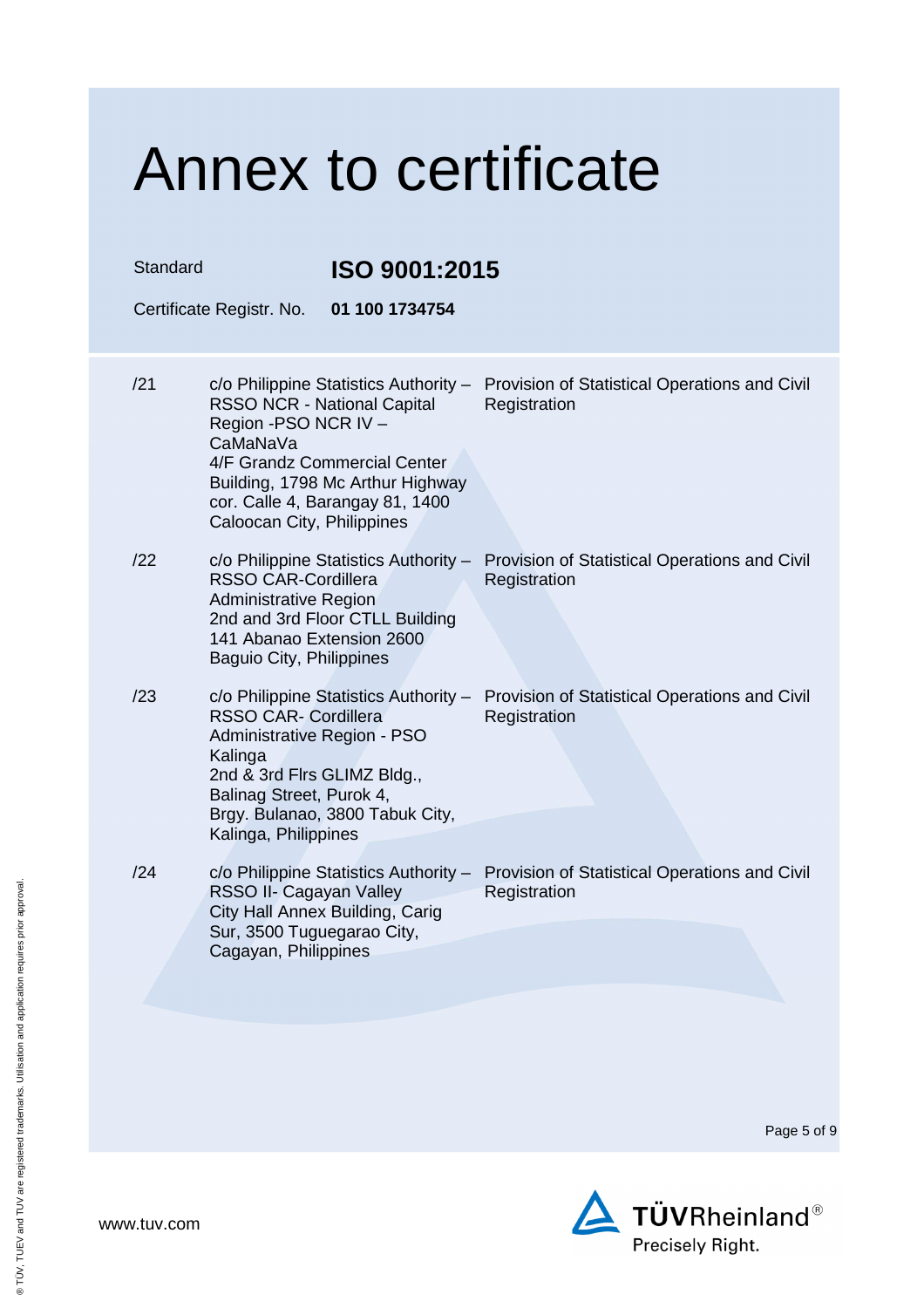| <b>Annex to certificate</b> |                                                                                                                                                                                                                                  |                                                               |
|-----------------------------|----------------------------------------------------------------------------------------------------------------------------------------------------------------------------------------------------------------------------------|---------------------------------------------------------------|
| Standard                    | ISO 9001:2015                                                                                                                                                                                                                    |                                                               |
| Certificate Registr. No.    | 01 100 1734754                                                                                                                                                                                                                   |                                                               |
| /25                         | $c$ /o Philippine Statistics Authority –<br>RSSO II- Cagayan Valley- PSO<br>Cagayan<br>3rd Floor De Yro Building Mabini                                                                                                          | Provision of Statistical Operations and Civil<br>Registration |
|                             | Street, Ugac Norte, 3500<br>Tuguegarao City, Cagayan,<br>Philippines                                                                                                                                                             |                                                               |
| /26                         | c/o Philippine Statistics Authority -<br><b>RSO III-Central Luzon</b><br>PSA Building, Diosdado<br>Macapagal Government Center,<br>Barangay Maimpis, 2000 City of<br>San Fernando, Pampanga,<br>Philippines                      | Provision of Statistical Operations and Civil<br>Registration |
| /27                         | c/o Philippine Statistics Authority -<br>RSSO III- Central Luzon- PSO<br>Pampanga<br>2nd Floor 3 & 1 Bldg. Davsan<br>Subd. Phase I, Mc Arthur Hiway<br>Barangay Sindalan, 2000<br>City of San Fernando, Pampanga,<br>Philippines | Provision of Statistical Operations and Civil<br>Registration |
| /28                         | c/o Philippine Statistics Authority -<br><b>RSSO VII- Central Visayas</b><br>Gaisano Capital Building,<br>Colon Street, 6000 Cebu City,<br>Philippines                                                                           | Provision of Statistical Operations and Civil<br>Registration |
|                             |                                                                                                                                                                                                                                  |                                                               |

Page 6 of 9

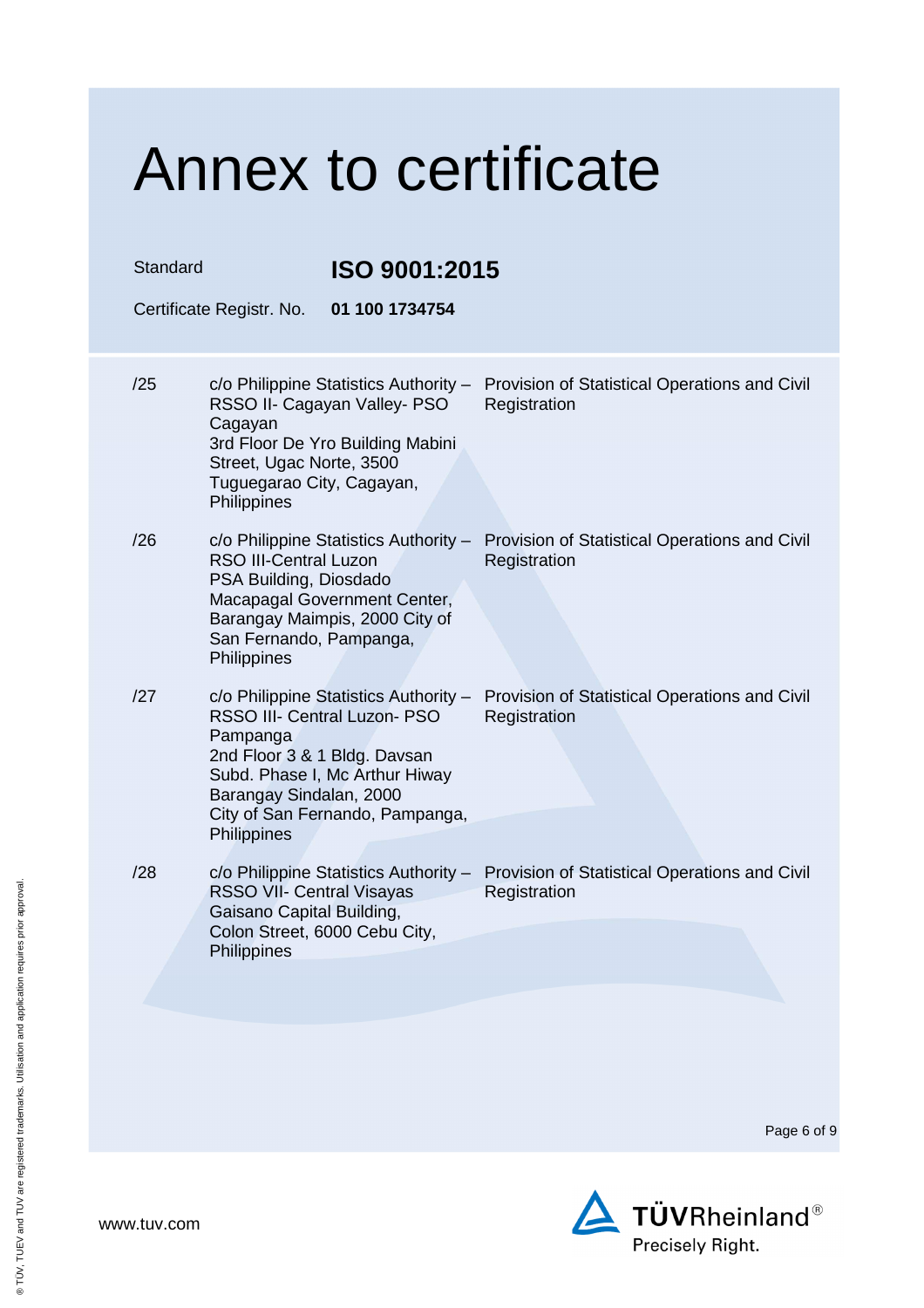| Standard | ISO 9001:2015<br>01 100 1734754<br>Certificate Registr. No.                                                                                                                                                  |                                                               |
|----------|--------------------------------------------------------------------------------------------------------------------------------------------------------------------------------------------------------------|---------------------------------------------------------------|
| /29      | c/o Philippine Statistics Authority -<br>RSSO VII- Central Visayas-PSO<br>Cebu<br>2nd Floor, Martine Sugbo Center,<br>P. Burgos Street, 6000 Cebu City,<br>Philippines                                       | Provision of Statistical Operations and Civil<br>Registration |
| /30      | c/o Philippine Statistics Authority -<br>RSSO X - Northern Mindanao<br>B3 & B4 Pride Rock Business Park<br>Gusa, 9000 Cagayan de Oro City,<br>Misamis Oriental, Philippines                                  | Provision of Statistical Operations and Civil<br>Registration |
| /31      | c/o Philippine Statistics Authority -<br>RSSO X - Northern Mindanao-<br><b>PSO Misamis Oriental</b><br><b>C7Pride Rock Business Park</b><br>Gusa, 9000 Cagayan de Oro City,<br>Misamis Oriental, Philippines | Provision of Statistical Operations and Civil<br>Registration |
| /32      | c/o Philippine Statistics<br>Authority - RSSO XI - Davao<br>Region<br>Ango Building, Cabaguio Avenue,<br>8000 Davao City, Davao del Sur,<br>Philippines                                                      | Provision of Statistical Operations and Civil<br>Registration |
| /33      | c/o Philippine Statistics Authority -<br>RSSO XI- Davao Region - PSO<br>Davao de Oro<br>BMP Bldg., M. Fuentes Avenue,<br>Poblacion Nabunturan, 8800<br>Davao de Oro, Philippines                             | Provision of Statistical Operations and Civil<br>Registration |

Page 7 of 9

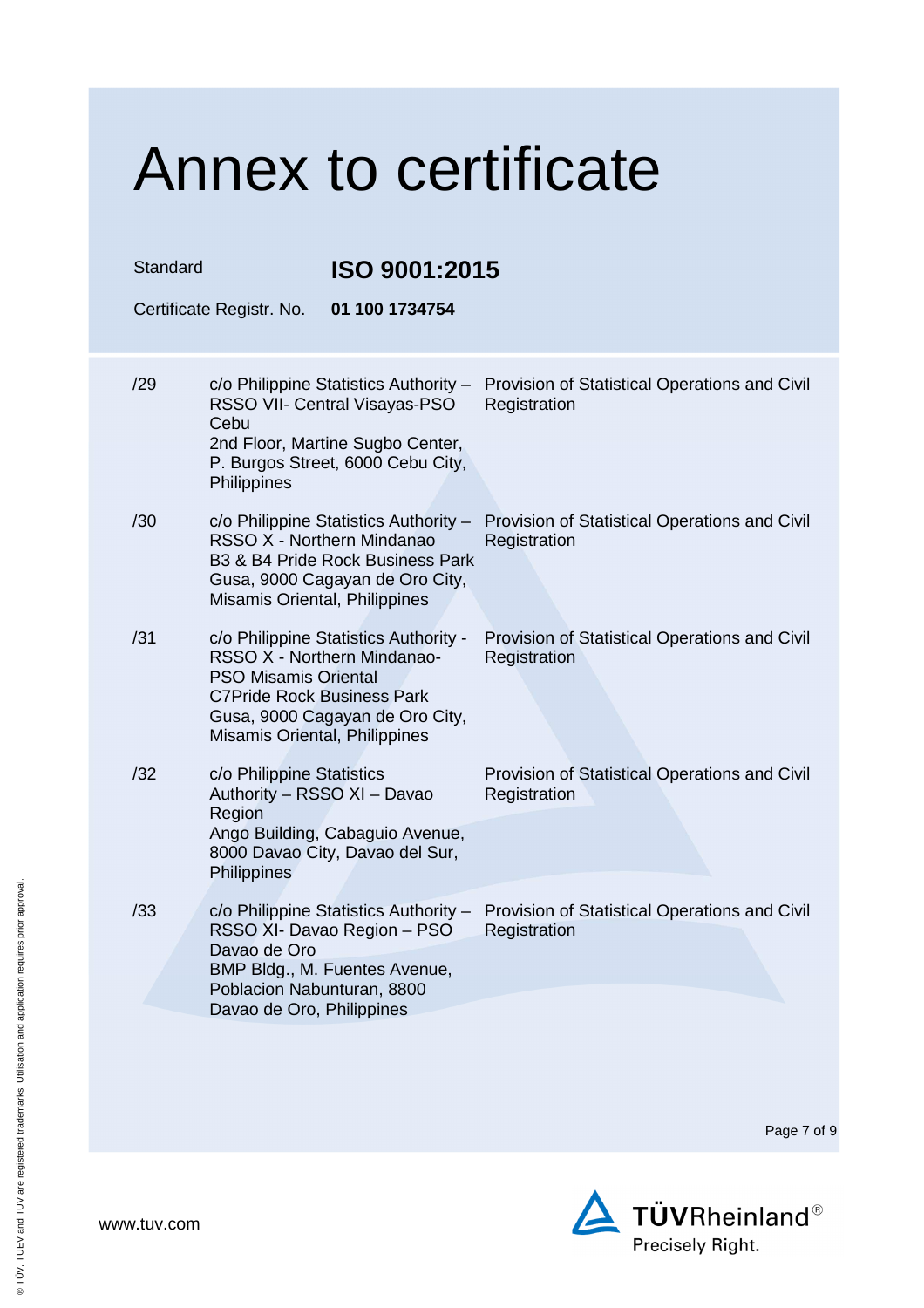| Standard | ISO 9001:2015<br>Certificate Registr. No.<br>01 100 1734754                                                                                                                                                                   |                                                               |
|----------|-------------------------------------------------------------------------------------------------------------------------------------------------------------------------------------------------------------------------------|---------------------------------------------------------------|
| /34      | c/o Philippine Statistics Authority -<br>RSSO V - PSO Camarines Norte<br>2nd Floor LJR Building, J.Lukban<br><b>Street Corner Carlos II Street,</b>                                                                           | Provision of Statistical Operations and Civil<br>Registration |
| /35      | 4600 Daet, Camarines Norte,<br>Philippines<br>c/o Philippine Statistics Authority -<br>RSSO VIII - PSO Biliran<br>2nd Floor Lothesa Apartment,<br>Vicentillo Extension Street,<br>Barangay Padre Inocentes Garcia,            | Provision of Statistical Operations and Civil<br>Registration |
| /36      | 6560 Naval, Biliran, Philippines<br>c/o Philippine Statistics Authority -<br>RSSO VIII - PSO Southern Leyte<br>2nd Floor SJC Building, Tomas<br>Oppus Street, Tunga-tunga,<br>6600 Maasin City, Southern Leyte<br>Philippines | Provision of Statistical Operations and Civil<br>Registration |
| /37      | c/o Philippine Statistics Authority -<br>RSSO XII SOCCSKSARGEN -<br><b>PSO South Cotabato</b><br>SJC Building, Jose Abad Santos<br>Street, Zone III, 9506<br>Koronadal City, Philippines                                      | Provision of Statistical Operations and Civil<br>Registration |
|          |                                                                                                                                                                                                                               |                                                               |
|          |                                                                                                                                                                                                                               |                                                               |

Page 8 of 9

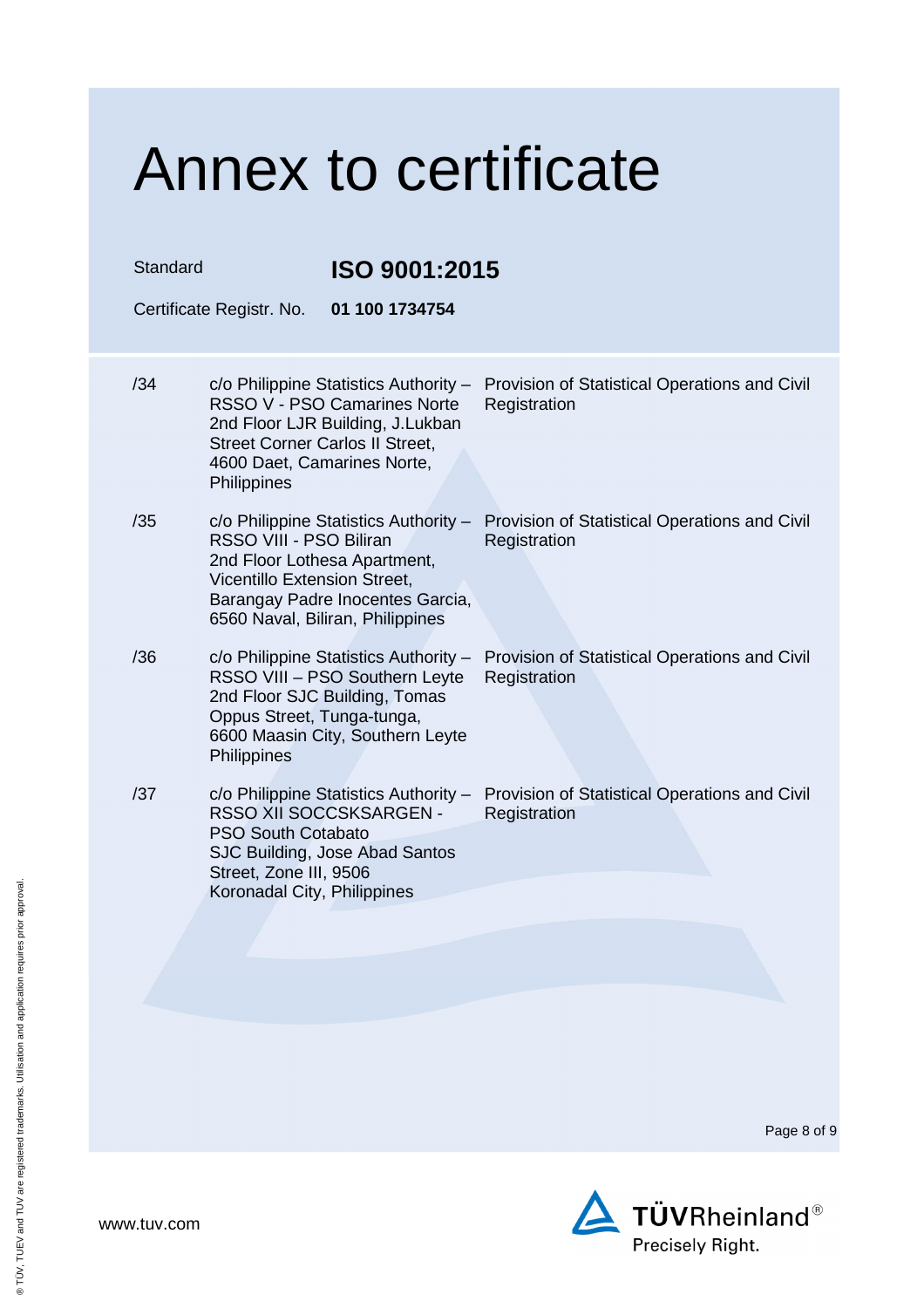Standard **ISO 9001:2015** 

Certificate Registr. No. **01 100 1734754** 

/38 c/o Philippine Statistics Authority – Provision of Statistical Operations and Civil RSSO XII SOCCSKSARGEN - PSO Sultan Kudarat Fajardo Building, 19 Doña Aurora Street, Poblacion, 9800 Tacurong City, Sultan Kudarat, **Philippines** 

**Registration** 

2022-06-14

 TÜV Rheinland Cert GmbH Am Grauen Stein · 51105 Köln

Page 9 of 9

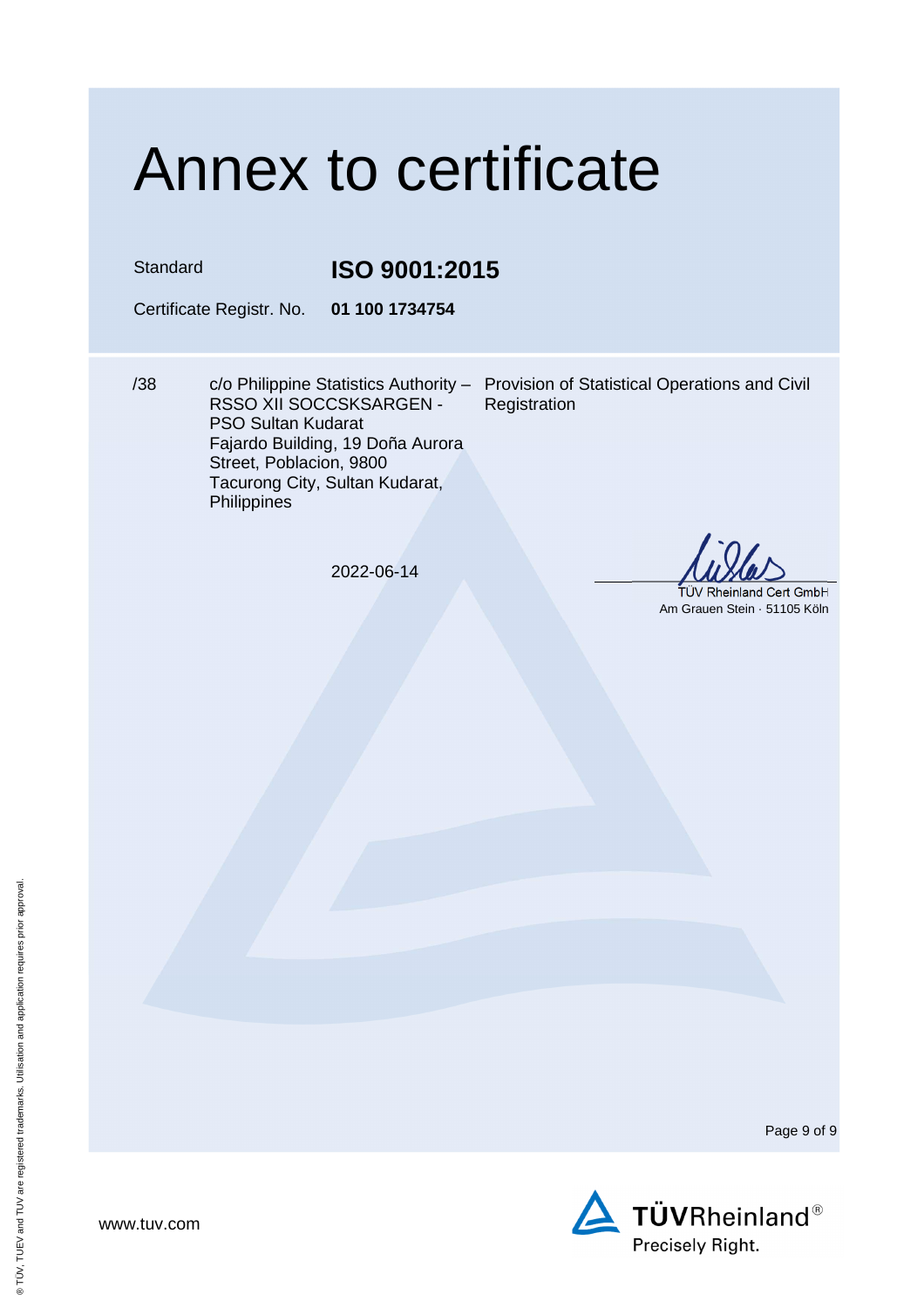| Certificate                          |                                                                                                                                                                                             |
|--------------------------------------|---------------------------------------------------------------------------------------------------------------------------------------------------------------------------------------------|
| Standard<br>Certificate Registr. No. | ISO 9001:2015<br>01 100 1734754/34                                                                                                                                                          |
| Organization:                        | <b>Philippine Statistics Authority</b><br>8th Floor, CRS Building, PSA Complex, East Avenue,<br>1101 Quezon City, Philippines                                                               |
| Site:                                | c/o Philippine Statistics Authority - RSSO V - PSO Camarines<br><b>Norte</b><br>2nd Floor LJR Building, J.Lukban Street Corner Carlos II Street,<br>4600 Daet, Camarines Norte, Philippines |
| Scope:                               | Provision of Statistical Operations and Civil Registration                                                                                                                                  |
| Validity:                            | Proof has been furnished by means of an audit that the<br>requirements of ISO 9001:2015 are met.<br>The certificate is valid in conjunction with the main certificate 01                    |
|                                      | 100 1734754 from 2022-05-30 until 2024-03-28.                                                                                                                                               |
|                                      | 2022-06-14<br><b>TUV Rheinland Cert GmbH</b><br>Am Grauen Stein - 51105 Köln                                                                                                                |
| ER OF MULTILATE                      |                                                                                                                                                                                             |



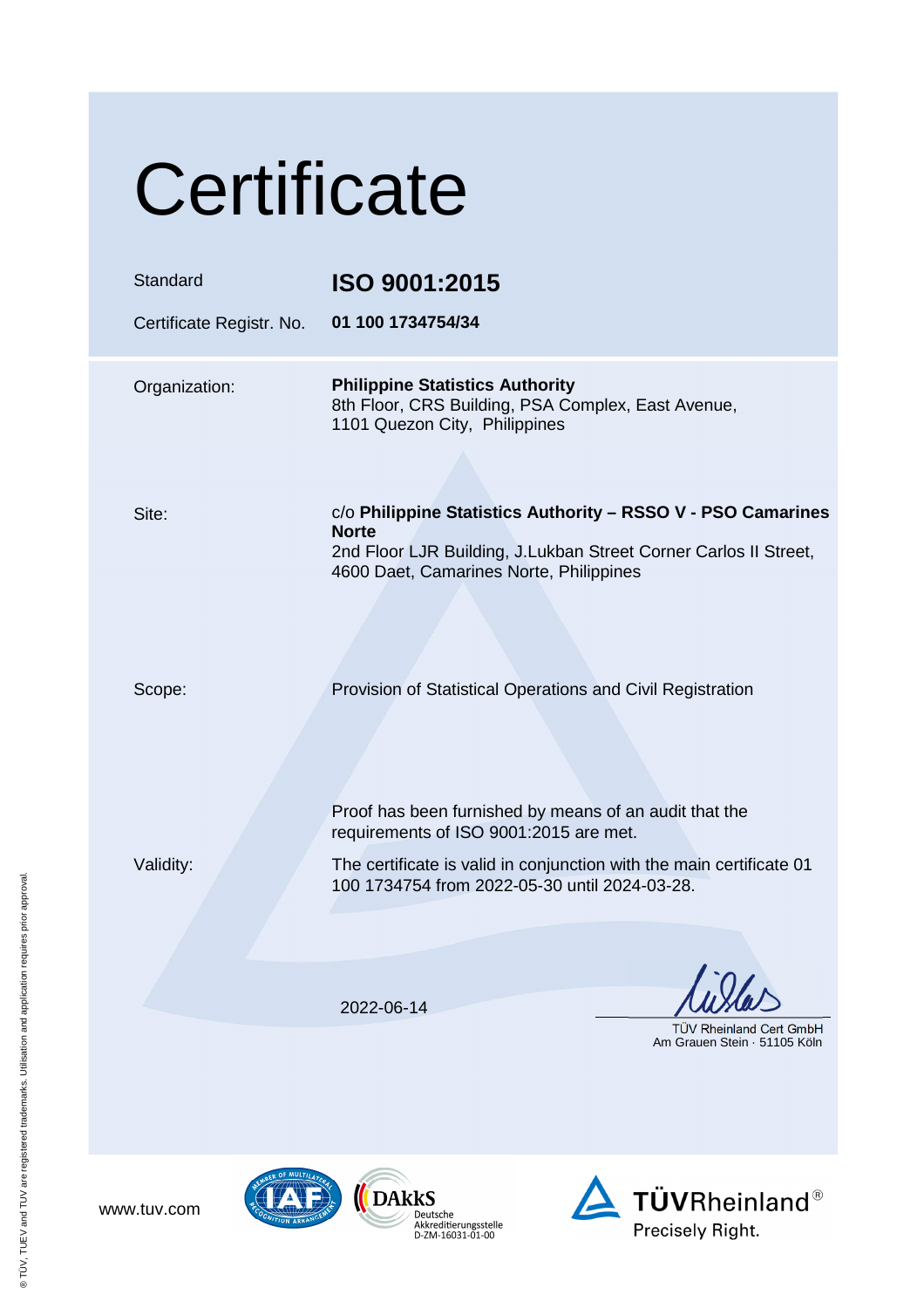| Certificate                          |                                                                                                                                                                                                                           |
|--------------------------------------|---------------------------------------------------------------------------------------------------------------------------------------------------------------------------------------------------------------------------|
| Standard<br>Certificate Registr. No. | ISO 9001:2015<br>01 100 1734754/35                                                                                                                                                                                        |
| Organization:                        | <b>Philippine Statistics Authority</b><br>8th Floor, CRS Building, PSA Complex, East Avenue,<br>1101 Quezon City, Philippines                                                                                             |
| Site:                                | c/o Philippine Statistics Authority - RSSO VIII - PSO Biliran<br>2nd Floor Lothesa Apartment, Vicentillo Extension Street,<br>Barangay Padre Inocentes Garcia, 6560 Naval, Biliran,<br>Philippines                        |
| Scope:                               | Provision of Statistical Operations and Civil Registration                                                                                                                                                                |
| Validity:                            | Proof has been furnished by means of an audit that the<br>requirements of ISO 9001:2015 are met.<br>The certificate is valid in conjunction with the main certificate 01<br>100 1734754 from 2022-05-30 until 2024-03-28. |
|                                      | 2022-06-14                                                                                                                                                                                                                |
|                                      | <b>TÜV Rheinland Cert GmbH</b><br>Am Grauen Stein - 51105 Köln                                                                                                                                                            |
| <b>RER OF MULTILAT</b>               |                                                                                                                                                                                                                           |



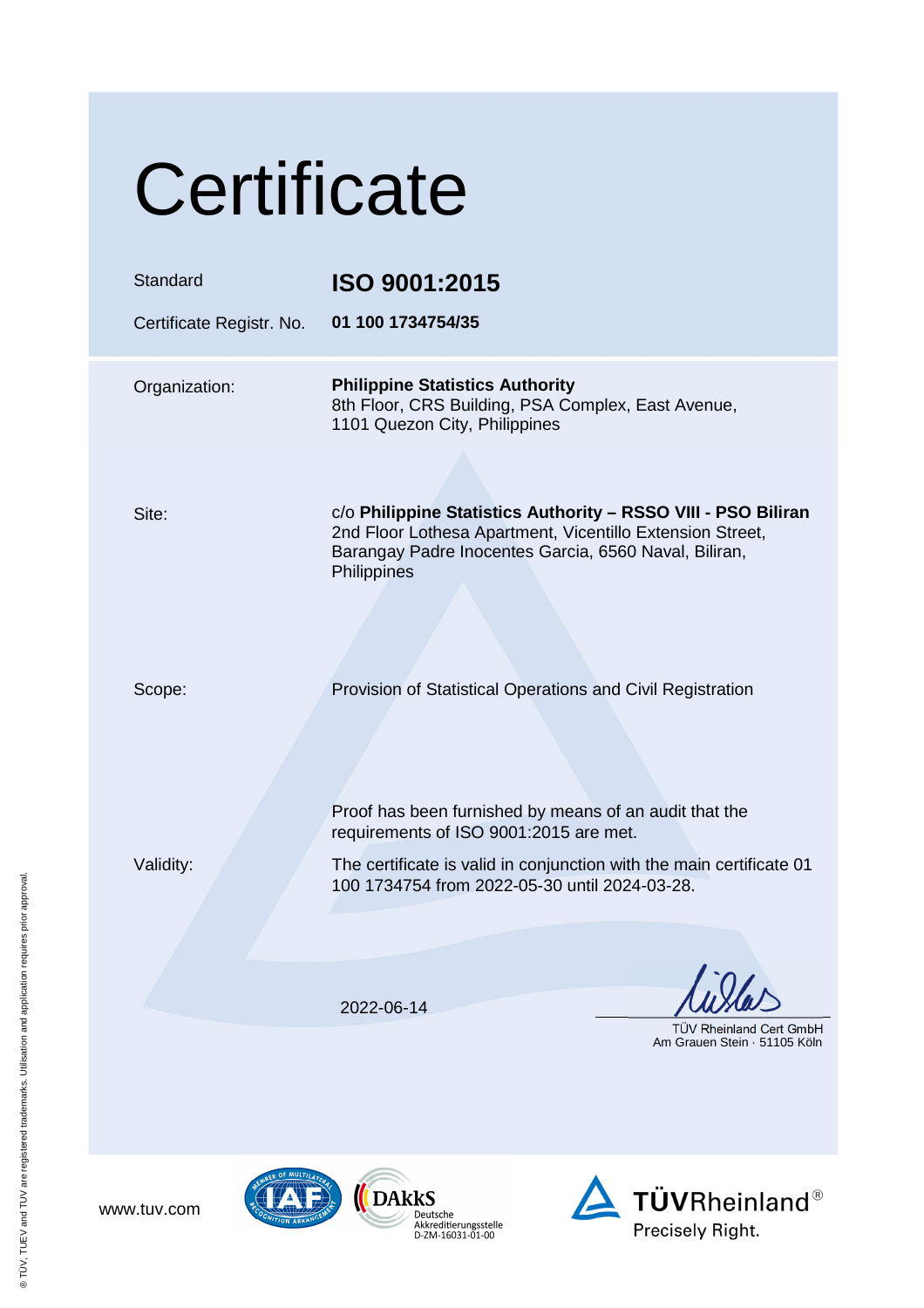| Certificate                          |                                                                                                                                                                                                                           |
|--------------------------------------|---------------------------------------------------------------------------------------------------------------------------------------------------------------------------------------------------------------------------|
| Standard<br>Certificate Registr. No. | ISO 9001:2015<br>01 100 1734754/36                                                                                                                                                                                        |
| Organization:                        | <b>Philippine Statistics Authority</b><br>8th Floor, CRS Building, PSA Complex, East Avenue,<br>1101 Quezon City, Philippines                                                                                             |
| Site:                                | c/o Philippine Statistics Authority - RSSO VIII - PSO<br><b>Southern Leyte</b><br>2nd Floor SJC Building, Tomas Oppus Street, Tunga-tunga,<br>6600 Maasin City, Southern Leyte, Philippines                               |
| Scope:                               | Provision of Statistical Operations and Civil Registration                                                                                                                                                                |
| Validity:                            | Proof has been furnished by means of an audit that the<br>requirements of ISO 9001:2015 are met.<br>The certificate is valid in conjunction with the main certificate 01<br>100 1734754 from 2022-05-30 until 2024-03-28. |
|                                      | 2022-06-14<br><b>TUV Rheinland Cert GmbH</b><br>Am Grauen Stein · 51105 Köln                                                                                                                                              |
| ER OF MULTILAT                       |                                                                                                                                                                                                                           |





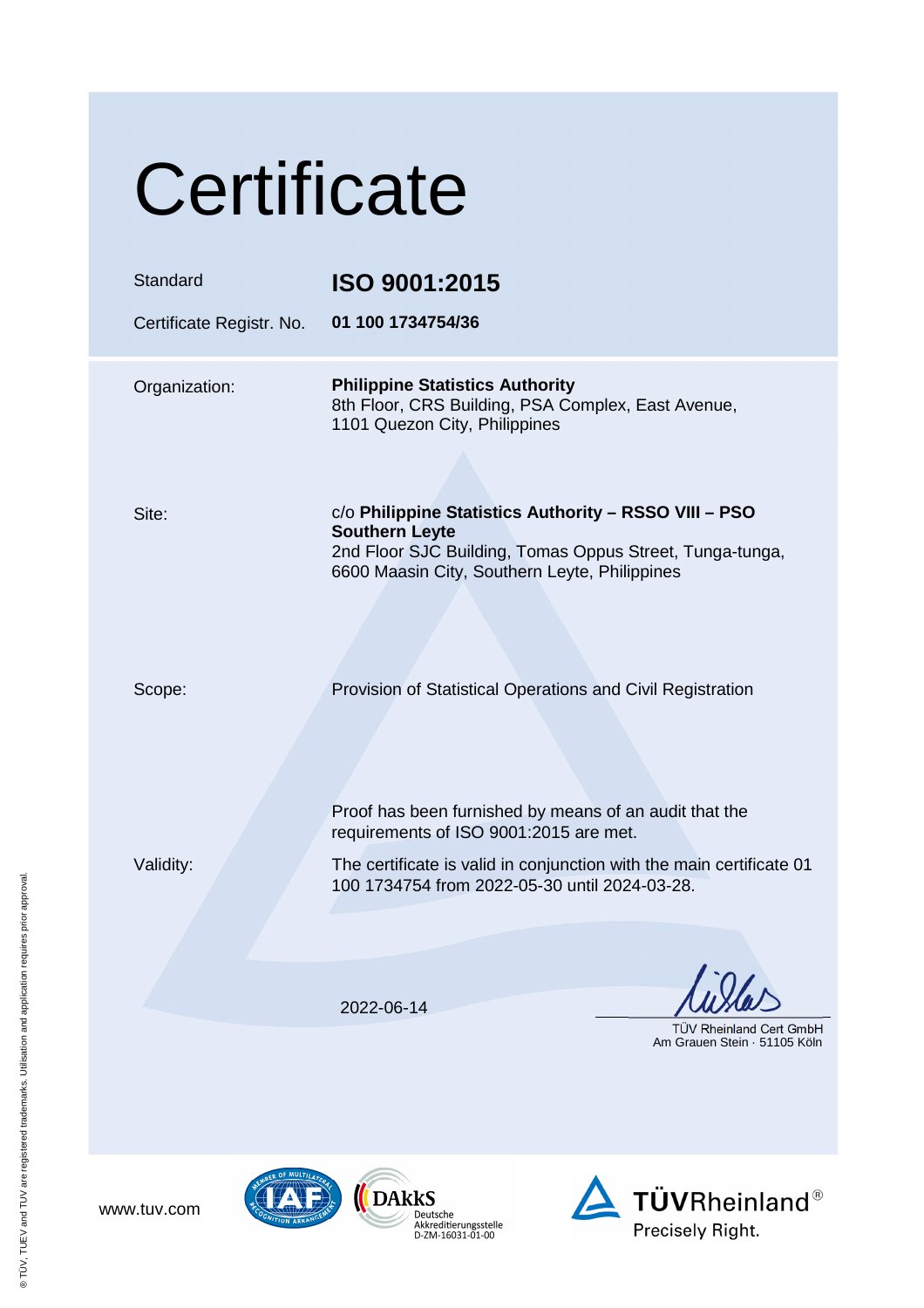| Certificate                          |                                                                                                                                                                                                                           |
|--------------------------------------|---------------------------------------------------------------------------------------------------------------------------------------------------------------------------------------------------------------------------|
| Standard<br>Certificate Registr. No. | ISO 9001:2015<br>01 100 1734754/37                                                                                                                                                                                        |
| Organization:                        | <b>Philippine Statistics Authority</b><br>8th Floor, CRS Building, PSA Complex, East Avenue,<br>1101 Quezon City, Philippines                                                                                             |
| Site:                                | c/o Philippine Statistics Authority - RSSO XII<br><b>SOCCSKSARGEN - PSO South Cotabato</b><br>SJC Building, Jose Abad Santos Street, Zone III,<br>9506 Koronadal City, Philippines                                        |
| Scope:                               | Provision of Statistical Operations and Civil Registration                                                                                                                                                                |
| Validity:                            | Proof has been furnished by means of an audit that the<br>requirements of ISO 9001:2015 are met.<br>The certificate is valid in conjunction with the main certificate 01<br>100 1734754 from 2022-05-30 until 2024-03-28. |
|                                      |                                                                                                                                                                                                                           |
|                                      | 2022-06-14<br><b>TUV Rheinland Cert GmbH</b><br>Am Grauen Stein · 51105 Köln                                                                                                                                              |
| ER OF MULTILAT                       |                                                                                                                                                                                                                           |